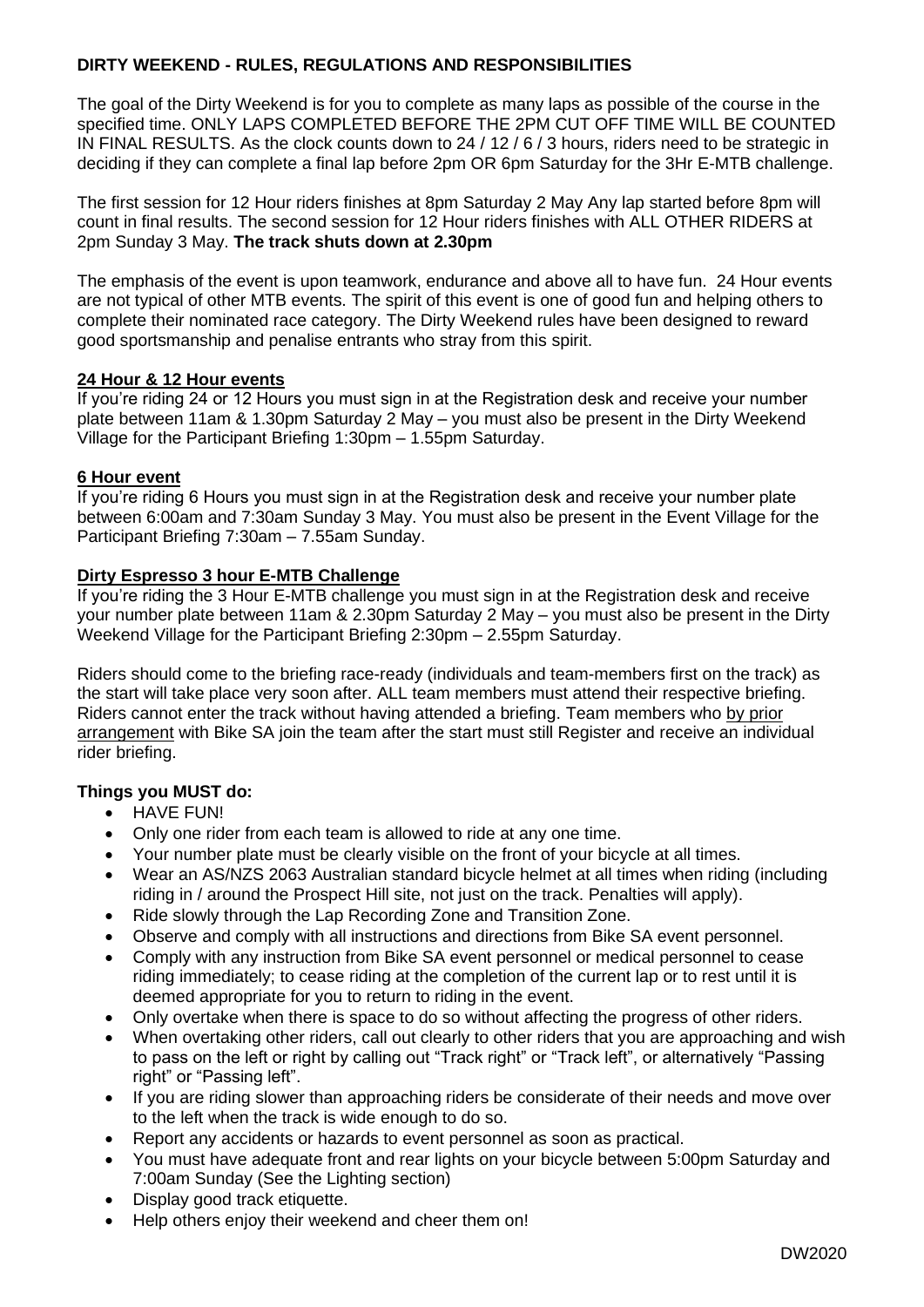## **Things you MUST NOT do:**

- Fold, scratch or damage the timing transponders on the back of your number plates.
- Cut corners or diverge from the course.
- Hinder other riders or teams.
- Ride the course in the wrong direction.
- Ride without appropriate lighting or cycling equipment (See the Lighting section)
- Ride with the assistance of a motor or other outside assistance.
- **E-bikes are NOT PERMITTED in any of the 24hr, 12hr or 6hr categories.**
- You cannot be pushed, pulled, propelled or otherwise assisted while riding the track.
- Ride while under the influence of alcohol or other drugs. Random breath testing may be applied. While riding on the course you must have a zero blood alcohol level, without exceptions. Alcohol consumption will be monitored and penalties apply for breaching this rule.
- Ride in a manner that endangers yourself or others.
- Fail to comply with the instructions of authorised event personnel.
- Borrow, take or use another rider's / team's equipment without the owner's consent.
- Alter the course, signs or event equipment unless instructed to do so by event personnel.
- Deliberately adversely affect other teams or their equipment.

## **Dirty Espresso 3hr E-MTB Challenge – Rule and Regulations**

- E-mountain bikes must comply with South Australian standard relevant to "Pedelec power assisted bicycles" i.e.maximum 250w power output using pedal-assist system only. **View SA [Compliance](https://www.sa.gov.au/topics/driving-and-transport/other-forms-of-transport/cycling/riding-a-power-assisted-bicycle) Details Here**
- Competitors are allowed to use ONE BATTERY ONLY for the event. It is not permitted to carry a spare battery or change batteries during the event.
- Riders should ensure that their battery is fully charged before the start
- Bikes with a separate throttle control are NOT permitted.
- The manufacturers e-bike factory speed limiter must not be tampered with.
- 25kmph is the max speed the bike is allowed to travel assisted by battery/motor.
- All sensors are not allowed to be repositioned or changed from manufacturer original position.
- Electronic settings relating to Wheel Circumference must not be tampered with.

Penalties are applied at the sole discretion of Bike SA, and will be notified during or after the event. Penalties may include lost laps, time penalties or, in extreme cases, disqualification from the event. Penalties may be applied to individuals or teams, as appropriate.

## **DIRTY WEEKEND ETIQUETTE**

Overtaking a slower rider in racing conditions is equal part common sense and sometimes a little patience.

If you are a slower rider and you know it, try not to impede faster riders on the trail. At the same time, it is not productive to dive into the trees at the first sign of a competitor. Look for a safe place to make room, and do not be panicked into moving off in a dangerous place. As a competitor, it is important that you lose as little time as possible in the process. Riders who master the skills of passing (and being passed) will find it easier to stay in their riding rhythm.

If you think you are up to the speed of your pursuer and you are riding for position, you are not under any obligation to let anyone through. If you are being lapped, or riding in a different class, move aside safely and predictably as soon as the option presents itself, and let both yourself and the other rider get back to business.

If you are the one overtaking, tell the rider in front that you would like to pass when they get a chance. Call "Track right" or "Passing right!" (or left) nice and early, and give the rider some time to find a safe place to move over. Most riders will pull to the side for a moment to let you by, but this depends on their level of skill, and some riders will take longer to do so than others. That's racing. To try to push your way past without the cooperation of the rider in front is dangerous for both of you, and you are the most likely to go down if you make contact.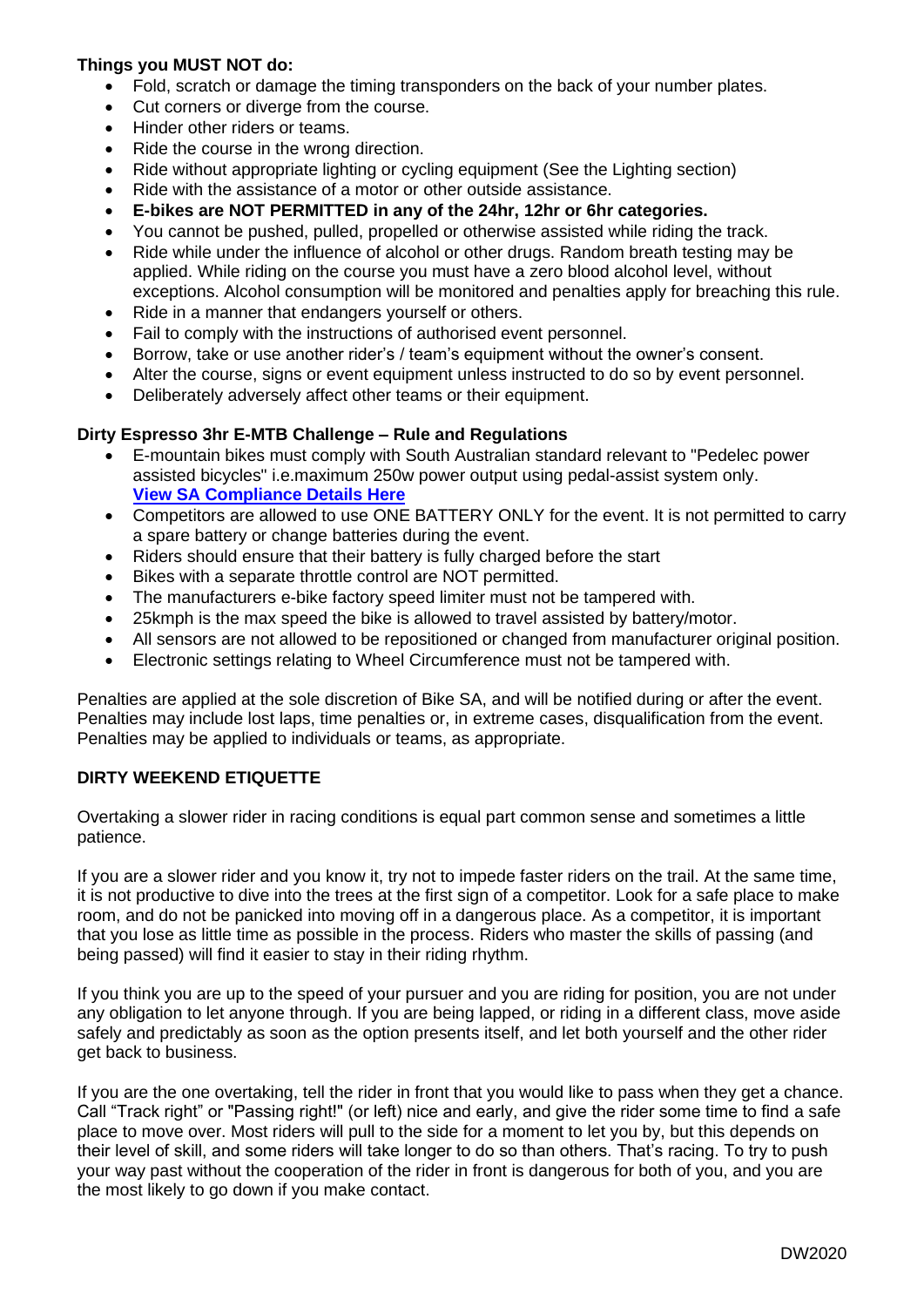Nobody wants to crash. Only the stupid will try to block you but do not expect them to make heaps of room for you. Pick your moment and don't change your mind.

Sometimes you are just going to be stuck behind slower riders for a while. Again, that's racing! In endurance races like the Dirty Weekend, the lost time will rarely be significant in the overall scheme of the race, whereas a busted bike or injured limbs will certainly slow you down a lot more.

#### **Mechanical breakdowns, repairs and assistance**

You are responsible for ensuring your bike and equipment are in proper working order before and during the event. There isn't any point in you being fit if your bike isn't up to scratch. Check out the 'Is Your Bike As Fit as You Are?' download on the website.

Sharing tools, spare parts, bikes, equipment, plus giving help and advice, is encouraged. After all we're in this together! However unauthorized 'borrowing' of equipment will result in penalties, which will be increased if such actions hinder other competitors.

Only whole laps that have been completed can be counted so riders must only enter the Timing Zone to record these. Therefore, in the event of a mechanical breakdown during a lap you may either A: Repair the problem on the spot (leave the track clear for other riders to pass) and then continue to the Timing Zone;

OR

B: Complete the lap by walking, running or riding (if possible) ALONG THE ROUTE to the Timing Zone so your completed lap is recorded and then proceed to the Transition Zone where you may repair the problem or change bike or rider; YOUR LAP IN THIS CASE WILL BE COUNTED IF YOU STAY TO THE COURSE ALL THE WAY BACK TO THE TIMING ZONE. If you don't continue and complete the course, but instead take a short-cut back to the Transition Zone, your lap will NOT be counted.

#### OR

C: Have a team member or support crew member bring you spares, equipment, tools or another bike. Team members and support crew may only ride, run or walk along the course in the same direction as entrants and must start from the Transition Zone. If you change your bike you must remember to attach your number to the new bike to have your lap counted. If you are then not able to continue riding, option B applies.

You can see that the above rules underline the importance of having your bike in perfect working order before you start the ride. Chains coming off and punctures may be expected, but breakdowns as the result of dodgy equipment or poor maintenance are really bad news if you want to earn a placing.

Experienced mechanics will be on site, providing neutral support. They will carry a limited range of gear, so make sure you bring any spares specific to your machine (see Mechanical Support).

#### **Assistance**

Solo riders and teams are encouraged to invite friends and families to provide assistance. In the spirit of the event, you're encouraged to assist other entrants. There aren't any rules to prevent the lending of equipment, repairing equipment, coaching, feeding and barracking for any other riders, subject to compliance with the other rules.